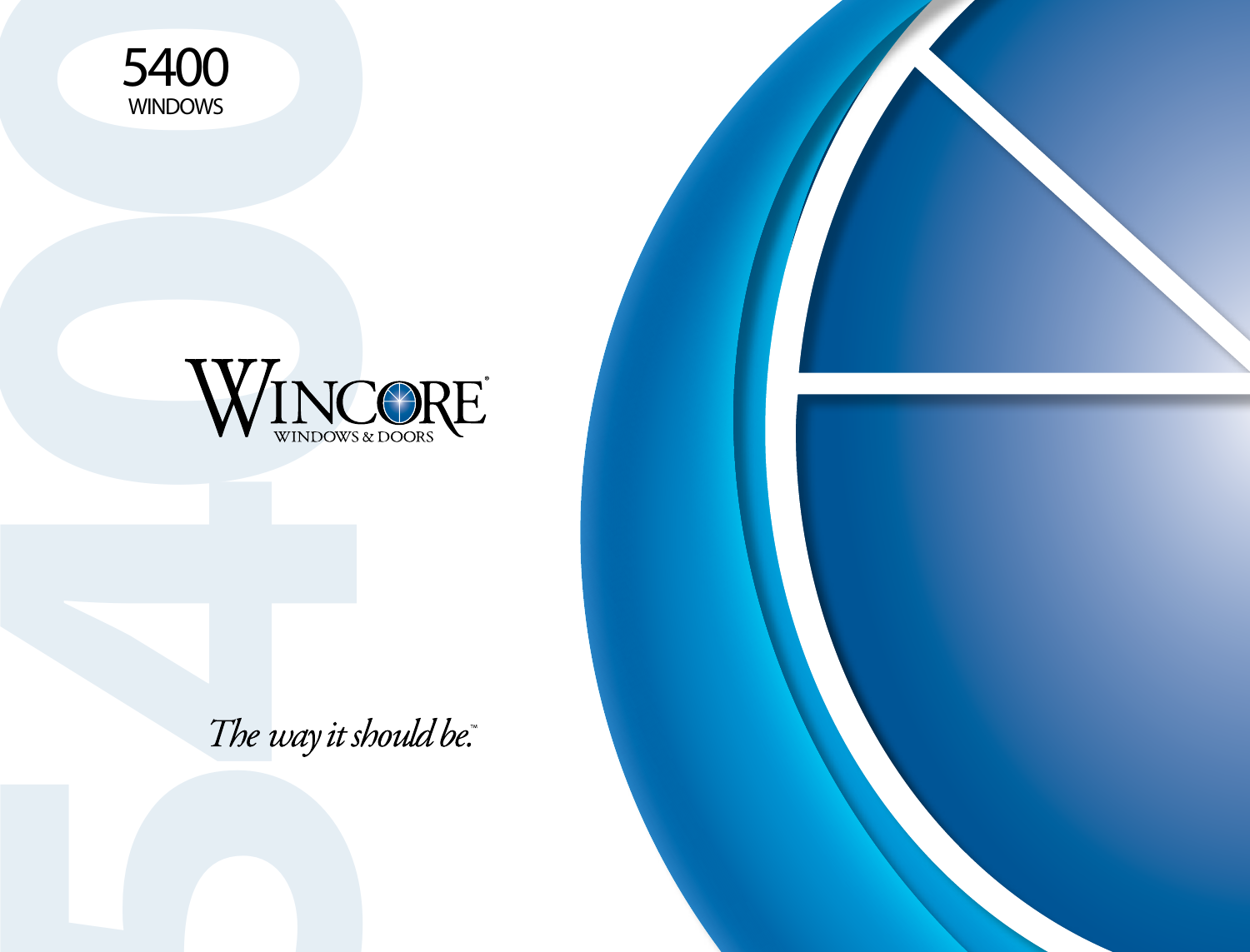# 5400

## **Don't spend a fortune. Just make them think you did.**

With a host of features and many incredible options, 5400 windows from Wincore® are proof that quality doesn't have to cost a fortune. And while that may not be a popular viewpoint with other window manufacturers, we're betting *you* might see things a little differently.



Black, Brown and Bronze Exterior Laminates require a three week lead time.

The contoured design of the chambered vinyl frame on 5400 windows blends beautifully with any home style.

**Grids**





Optional contoured grids are located inside the insulating glass unit to provide a smooth cleaning surface. Available in three patterns.



Brass

Colonial Perimeter Prairie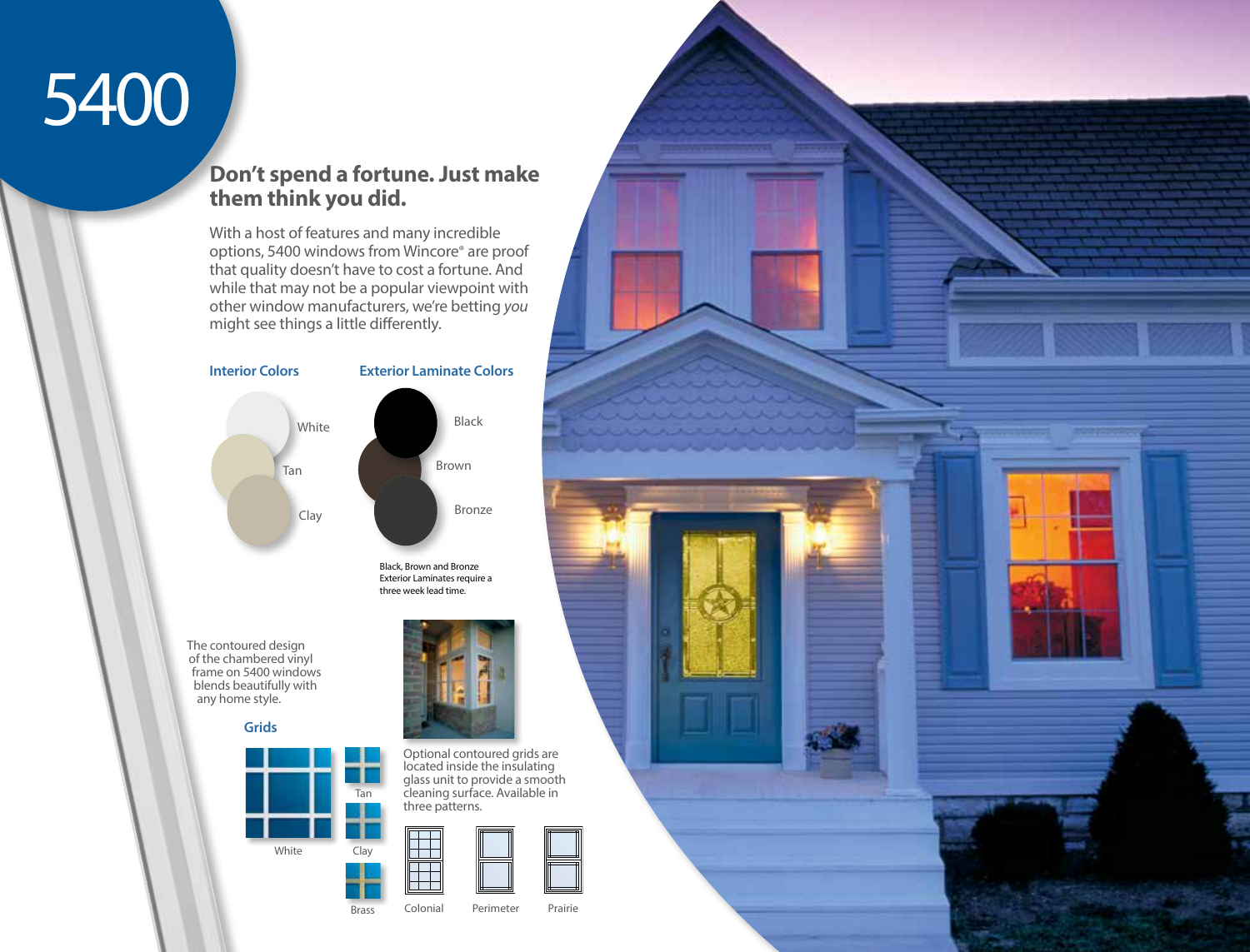



End Venting Picture Slider Double Slider

Hung

Bay Bow Geometric



Double Hung windows feature a vent latch for partial ventilation.

A spacer system with a U-channel design inside the I.G. is more efficient than conventional box spacers.

Windows with operable sash move smoothly and easily because of a constant force coil spring balance system.

Low-profile composite cam lock blends into the overall window design.

sash tightly together.

#### Features

**1** Frame profiles are chambered – adding strength, rigidity and enhanced thermal performance.

- **2** Dual-paned <sup>3</sup>/4" insulating glass unit can be ordered with optional Low E glass and an Argon gas fill.
- **3** Insulating glass unit is set 1/2" into the sash to keep edges warmer.
- Frames and sash are welded at mitered corners to **4** create strong and rigid units.
- The sloped sill design prevents water from pooling during heavy rains. **5**
- Multiple weatherseals at various points around each **6** sash prevent drafts.
- Closed-cell foam sill bulb prevents water infiltration. **7**

On the popular Double Hung window style where both sash move easily up and down, low-profile latches at the meeting rail release the sash to tilt in – allowing for interior and exterior cleaning to be done from the inside.





5400 windows are more energy efficient when ordered with optional Low E glass and an Argon gas-filled insulating glass unit. Low E glass helps keep homes warmer in winter and cooler in summer.